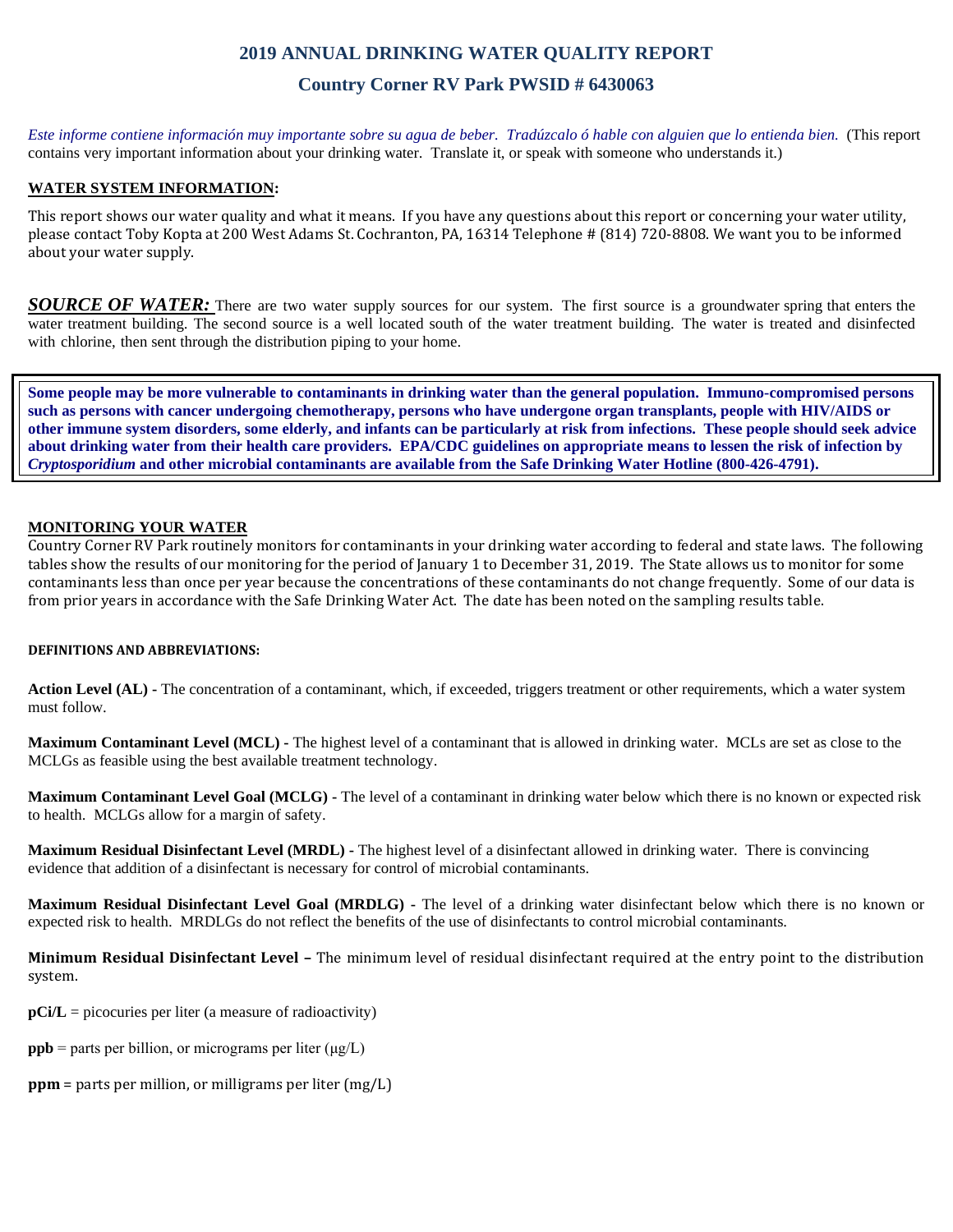| <b>Chemical</b><br>Contaminant          | <b>MCL</b>     | <b>MCLG</b>              | <b>Highest</b><br><b>Level Detected</b> | Range of<br><b>Detections</b> | <b>Units</b> | <b>Sample</b><br><b>Date</b> | <b>Violatio</b><br>n<br>Y/N | <b>Sources of Contamination</b>                                                                      |
|-----------------------------------------|----------------|--------------------------|-----------------------------------------|-------------------------------|--------------|------------------------------|-----------------------------|------------------------------------------------------------------------------------------------------|
| Chlorine<br>(Distribution)              | $L=4$          | <b>MRD MRDLG</b><br>$=4$ | 1.25<br>(December)                      | $0.69 - 1.25$                 | (ppm)        | 2019<br>Sampled<br>Monthly   | $\mathbf N$                 | Water additive used to control<br>microbes                                                           |
| Barium                                  | $\overline{2}$ | $\overline{2}$           | 0.037                                   | N/A                           | (ppm)        | 12/18/18                     | $\mathbf N$                 | Discharge of drilling wastes;<br>Discharge from metal<br>refineries; Erosion of natural<br>deposits  |
| Fluoride                                | $\overline{2}$ | $\overline{2}$           | 0.142                                   | N/A                           | (ppm)        | 12/18/18                     | N                           | Water additive which promotes<br>strong teeth.                                                       |
| Nitrate                                 | 10             | 10                       | 5.735<br>(Average)                      | $4.50 - 7.95*$                | (ppm)        | 2019                         | $\mathbf N$                 | Runoff from fertilizer use;<br>Leaching from septic tanks,<br>sewage; Erosion of natural<br>deposits |
| Haloacetic Acids (HAA)                  | 60             | N/A                      | 7.10                                    | N/A                           | (ppb)        | 8/14/19                      | N                           | By-product of drinking water<br>chlorination                                                         |
| <b>TTHMs</b><br>(Total Trihalomethanes) | 80             | N/A                      | 10.50                                   | N/A                           | (ppb)        | 8/14/19                      | $\mathbf N$                 | By-product of drinking water<br>chlorination                                                         |

**DETECTED SAMPLE RESULTS**

\* Nitrate in drinking water at levels above 10 ppm is a health risk for infants of less than six months of age. High Nitrate levels in drinking water can cause blue baby syndrome. Nitrate levels may rise quickly for short periods of time because of rainfall or agricultural activity. If you are caring for an infant, you should ask for advice from your health care provider. Infants below the age of six months who drink water containing Nitrite in excess of the MCL could become seriously ill and, if untreated, may die. Symptoms include shortness of breath and blue baby syndrome.

| <b>Entry Point Disinfectant Residual</b> |                                                   |                                    |                                      |       |                                 |                         |                                             |  |
|------------------------------------------|---------------------------------------------------|------------------------------------|--------------------------------------|-------|---------------------------------|-------------------------|---------------------------------------------|--|
| Contaminant                              | Minimum<br><b>Disinfectant</b><br><b>Residual</b> | Lowest<br>Level<br><b>Detected</b> | <b>Range of</b><br><b>Detections</b> | Units | Lowest<br><b>Sample</b><br>Date | <b>Violation</b><br>Y/N | <b>Sources of Contamination</b>             |  |
| Chlorine (2019)                          | 0.40                                              | 0.48                               | $0.48 - 2.20$                        | ppm   | 1/19/19                         | N                       | Water additive used to control<br>microbes. |  |

| <b>Contaminant</b> | <b>Action</b><br>Level<br>(AL) | <b>MCLG</b> | 90 <sup>th</sup><br><b>Percentile</b><br>Value | <b>Units</b> | # of Sites<br>Above AL of<br><b>Total Sites</b> | <b>Violation</b><br>Of TT<br>Y/N | Sources of<br>Contamination                                                                                  |
|--------------------|--------------------------------|-------------|------------------------------------------------|--------------|-------------------------------------------------|----------------------------------|--------------------------------------------------------------------------------------------------------------|
| Copper<br>(2019)   | 1.3                            | 1.3         | 0.224                                          | ppm          | $0$ out of 5                                    | N                                | Corrosion of household plumbing<br>systems; Erosion of natural deposits;<br>Leaching from wood preservatives |
| Lead<br>(2019)     | 15                             | $\theta$    | 2.45                                           | ppb          | $0$ out of 5                                    | N                                | Corrosion of household plumbing<br>systems; Erosion of natural deposits                                      |

# *Information about Lead*

If present, elevated levels of lead can cause serious health problems, especially for pregnant women and young children. Lead in drinking water is primarily from materials and components associated with service lines and home plumbing. Country Corner RV Park is responsible for providing high quality drinking water, but cannot control the variety of materials used in plumbing components. When your water has been sitting for several hours, you can minimize the potential for lead exposure by flushing your tap for 30 seconds to 2 minutes before using water for drinking or cooking. If you are concerned about lead in your water, you may wish to have your water tested. Information on lead in drinking water, testing methods, and steps you can take to minimize exposure is available from the Safe Drinking Water Hotline or at *<http://www.epa.gov/safewater/lead>*